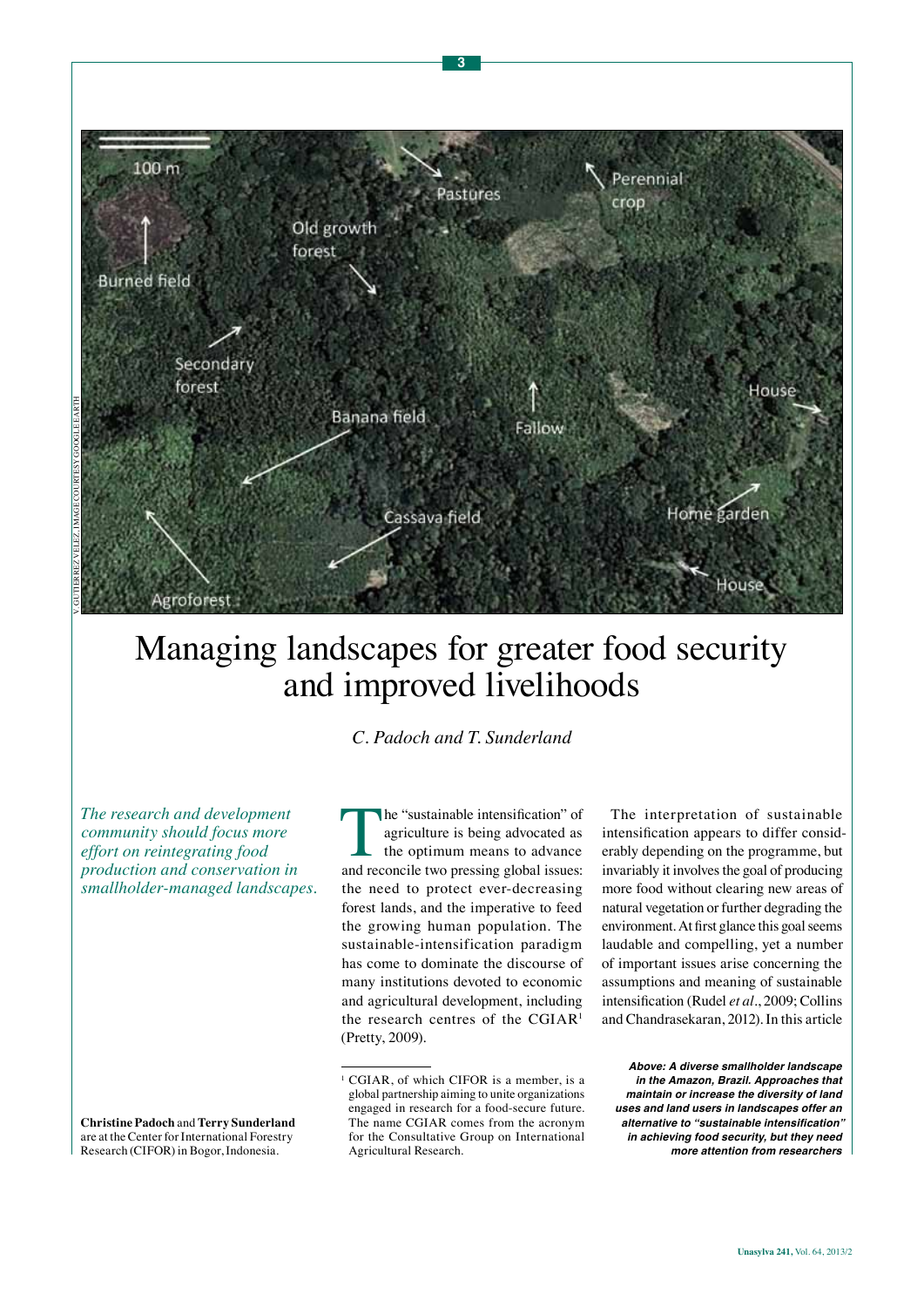

we ask why the intensification of agricultural production – or, for that matter, any single solution – is being championed as the only pathway to meeting sustainable production goals for agriculture. And we explore an alternative paradigm that could lead to improved outcomes.

# **QUESTIONS ON SUSTAINABLE INTENSIFICATION**

The intensification of production is hardly a new idea; it has been an important – indeed dominant – trend in agricultural development for many decades (Tilman *et al.*, 2002). Large increases in grain production per unit area have been achieved using a suite of technologies and tools, such as high-yielding planting materials, increased irrigation, and large quantities of synthetic fertilizers and pesticides – the very essence of the Green Revolution

(Evenson and Gollin, 2003). The use of these technologies have greatly boosted food supplies in many – but not all – regions of the world, but it has also led to a broad range of environmental ills, such as reduced biodiversity and increased carbon and nitrogen pollution (Godfray *et al.*, 2010; Collins and Chandrasekaran, 2012).

Some important questions about sustainable intensification remain to be answered. Will the same technologies and approaches employed in the previous intensification era continue to be used in "new" efforts to achieve sustainable intensification? Is it possible to deploy them in more environmentally benign and effective ways?

Doubts about an overemphasis on sustainable intensification are fuelled by empirical evidence that does not always support the seemingly logical notion that increased production per unit area will spare natural

**A farmer inspects the foliage of a cassava plant in an intensive agricultural approach in Niamy, Chad. In many parts of the world, large increases in production have been achieved per unit area using a suite of modern technologies and tools, but there are doubts about a sole focus on this approach in efforts to achieve global food security** 

ecosystems, including forests, from further encroachment and conversion (Pinstrup-Andersen, 2013). On the contrary, more production per unit area sometimes appears to lead to more areas being cleared for production, due to lower labour inputs and greater yields and the associated increase in profitability (Angelsen and Kaimowitz, 2001; Barretto *et al.*, 2013; Chappell *et al.*, 2009; Perfecto and Vandermeer, 2010).

There are also questions about those regions in which intensification technologies have until now led to few benefits.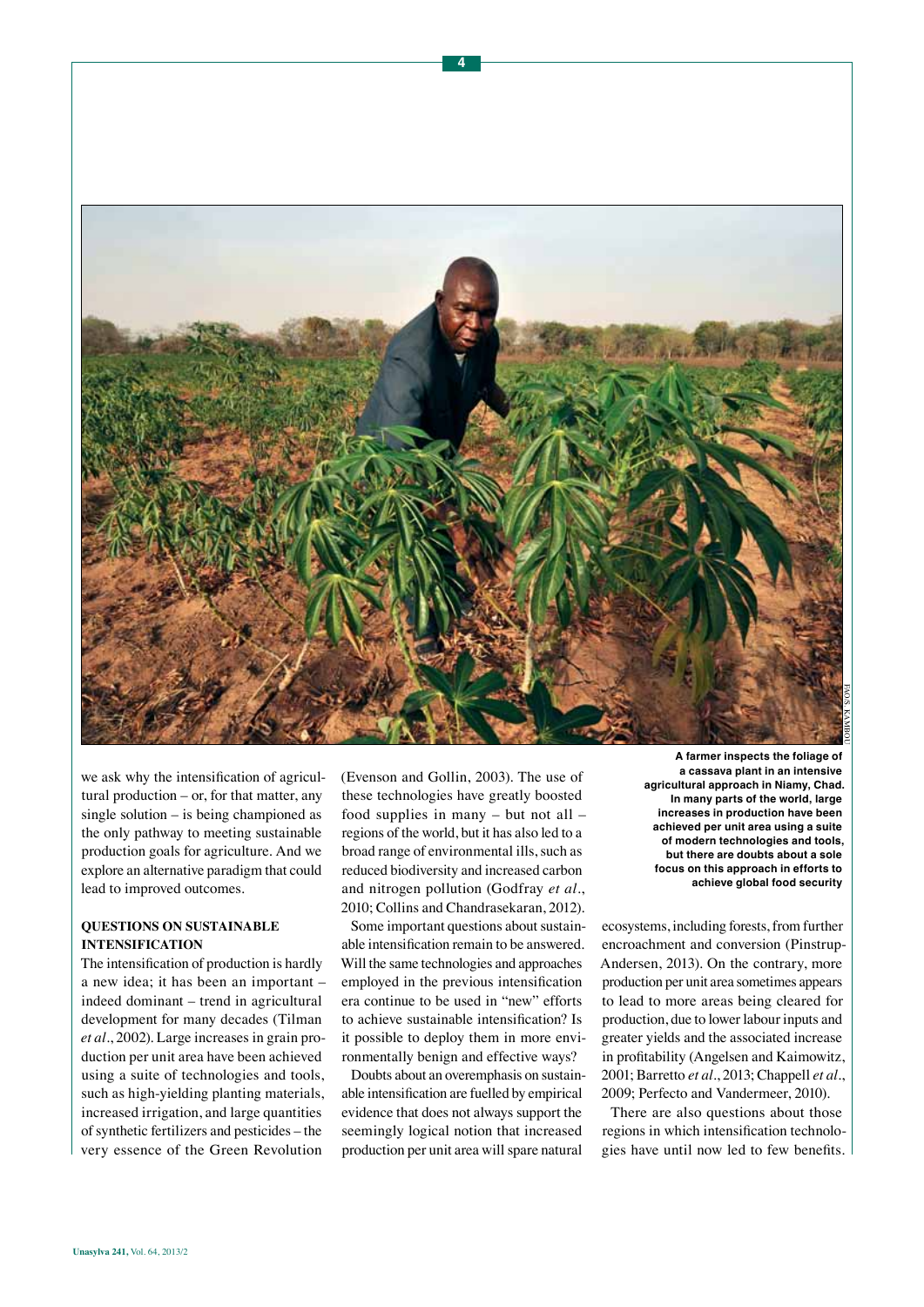Solutions to the apparently complex and multiple reasons why the Green Revolution bypassed some of the poorest regions of, for example, sub-Saharan Africa continue to confound those who have attempted to raise yields and benefits for local producers in such areas. Producers continue to be challenged by the high costs and unreliable availability of the inputs required and the limited capacity of government extension agencies (Evensen and Gollin, 2003).

Many of the questions being asked about sustainable intensification, however, address the fundamental assumption that it is the production of more food, especially more calorie-rich grains, that should be our major focus in achieving global food security (Sayer and Cassman, 2013). Arguably, the objectives of obtaining more equitable access and distribution of what is already

produced, as well as reducing waste, are equally or more important (Tscharntke *et al.*, 2012). We also need to know whether the estimated 842 million people who suffered from chronic hunger in 2011–2013 (FAO, IFAD and WFP, 2013) did so mainly because of inadequate quantities of food or because they could not access the food that was actually produced (Rocha, 2007). If the problem is largely one of access to, rather than the total supply of, food, how will sustainable intensification, and a focus on production, resolve that? Moreover, the quality of food may be just as important as its quantity: in the view of many nutritionists and others, the provision of more nutritious food rather than simply more calories is the most pressing global challenge (Welch and Graham, 1999; Brinkman *et al.*, 2010).

# **LAND-SPARING VERSUS LAND-SHARING**

The way in which most proponents of sustainable intensification have presented their plans conforms to what has been labelled a "land-sparing" approach to reconciling production and conservation priorities, in which a greater yield is achieved on a smaller area of land, thus "sparing" the conversion of natural systems.

There are alternatives, however (e.g. Phalan *et al.*, 2007), such as land-*sharing* approaches in which environmental and production functions are more closely

*Behind these huts in Song Thanh, Viet Nam, the hills show the complex mosaic landscape typically created by shifting cultivation in*  **a land-sharing approach, with fields under**  *active annual cropping interspersed with areas in various stages of regrowth and with older forest on the hilltops* 

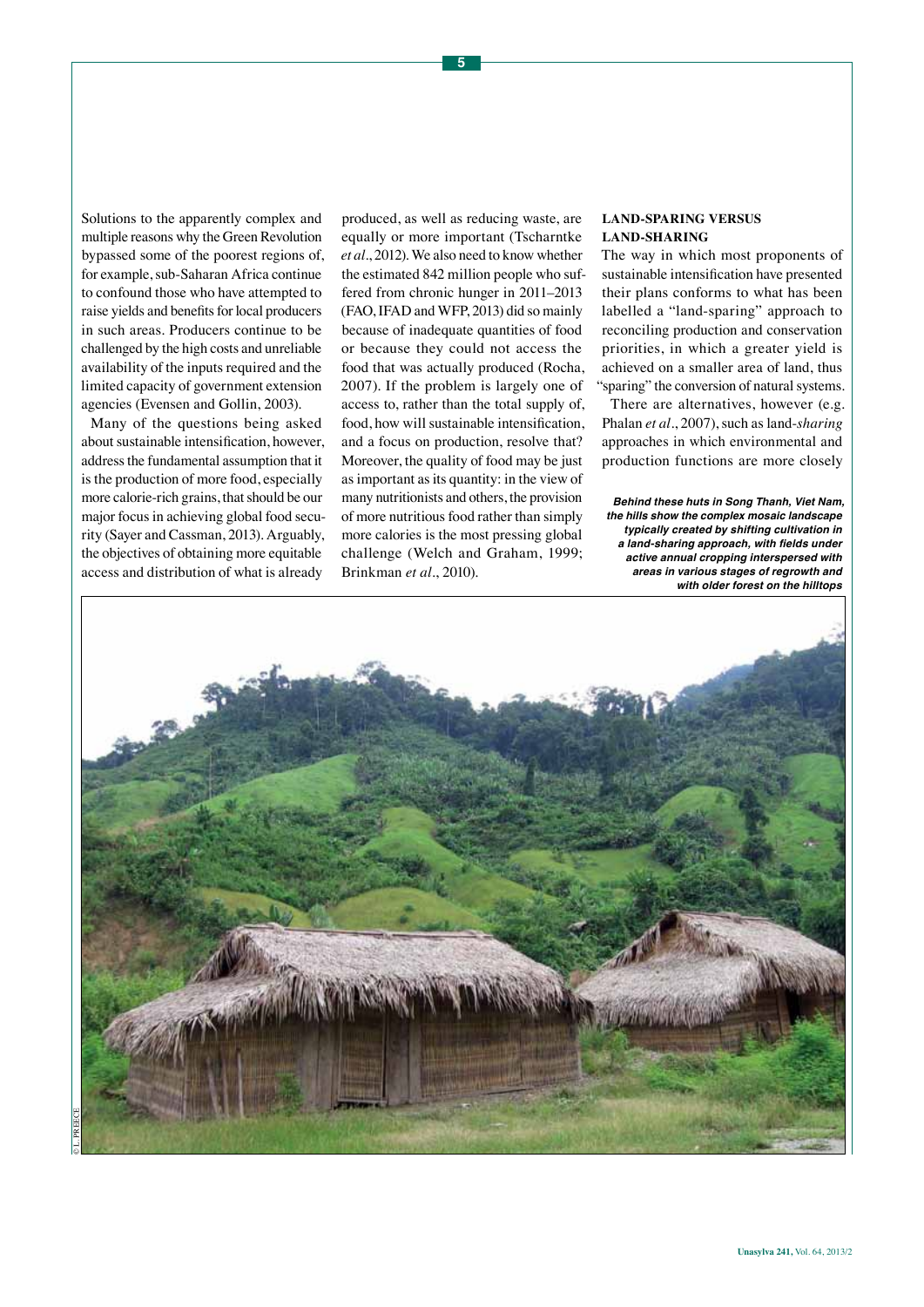integrated at the landscape scale. Using both ecological theory and empirical data, a number of researchers have suggested that land-sharing may generate better food-production and conservation outcomes than approaches that aim to isolate and intensify both production

and conservation. In addition to arguing that integrating production and conservation can improve the outcomes of both, Perfecto and Vandermeer (2010) pointed out that land-sharing often allows for a greater diversity of both land uses and land users.



#### **LANDSCAPE APPROACHES**

Landscape-scale approaches that embrace a land-sharing philosophy have recently gained traction in debates as an alternative to the more conventionally imagined sustainable-intensification pathway (Sayer *et al.*, 2013). Producing food in diverse, multifunctional landscapes challenges dominant agricultural development paradigms, but it also presents issues and difficulties. For example, many types of integrated landscape approach have not been studied by scientists, and the existing research and policy framework may be insufficiently integrated to improve either agricultural production or environmental protection in such diverse landscapes (Tilman *et al.*, 2011).

The lack of rigorous research is concerning and needs to be addressed. A central problem for advancing landscape approaches may be that they combine agricultural production and environmental conservation in ways that are unfamiliar to specialized scientists, who have made many of the recent advances in agronomy and conservation; the unfamiliar is rejected or, more likely, ignored (Sunderland, Ehringhaus and Campbell, 2008). But the farming of diverse landscapes has long been the dominant smallholder paradigm. There is much practical experience to build on, therefore, in both management practice and governance.

#### **Addressing access and diversity**

Even if landscape approaches are less of a sure thing for directly increasing the global supply of familiar commodity crops, they have great potential for resolving other issues that are central to the food security of some of the world's most vulnerable people. Landscape approaches are already known by many of the people who tend to

*A farmer collects leaves of the kibembeni tree to make an organic insecticide in the village of Msewe, the United Republic of Tanzania. Diverse, locally adapted production and resource management systems tend to increase the resilience of rural households*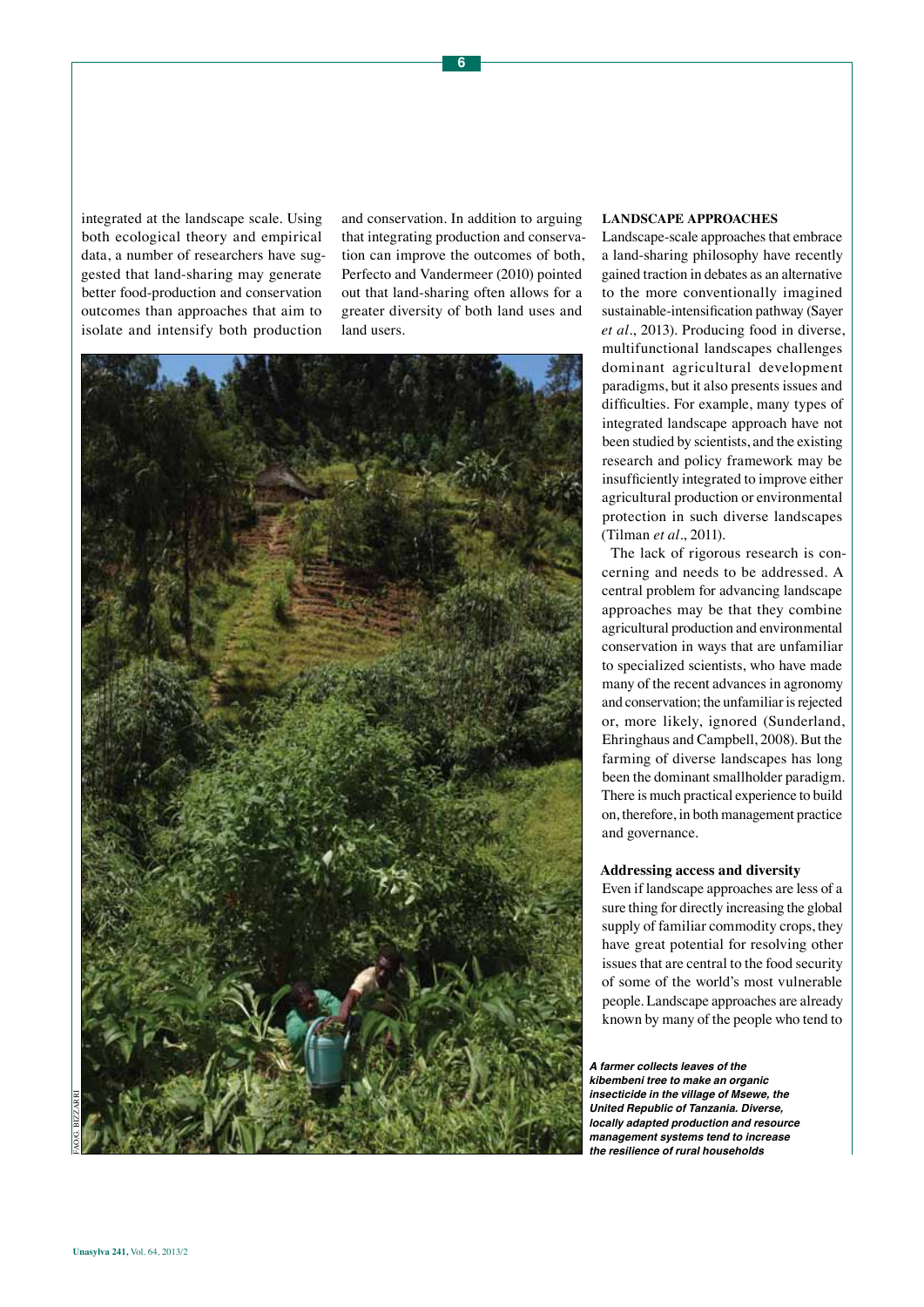

**7**

be the targets of development programmes, especially those who have benefited little from previous initiatives. They offer promise for solving some food-related problems that have proved to be more intractable than the basic task of producing more calories – such as improving access to food and nutrition through the provision of a diversity of products, and thus improving diets (Scherr and McNeely, 2008).

#### **More effective in marginal lands**

Landscape approaches, especially those that are developed locally, are often more suitable for lands where previous agricultural intensification has been unsuccessful, for example on sloping lands and in other areas that are marginal for conventional approaches. The diverse production activities that such systems comprise are often well adapted to the

panoply of environmental, demographic, social, political and economic changes that is sweeping across much of the lessdeveloped world. Diverse, locally adapted production and resource management systems tend to increase the resilience of rural households in the face of such changes (Scherr and McNeely, 2008).

#### **Reorienting research**

Realizing the promise of integrated landscape approaches, however, requires the willingness and ability of researchers to work across difficult sectoral, academic and ideological boundaries. Working to improve existing locally developed and locally adapted production systems to increase incomes and improve nutrition rather than "reinventing" landscape approaches to fit the constructs and preconceptions of the research and development

*A mosaic of more and less traditional land uses in a landscape in northern Thailand. Realizing the promise of integrated landscape approaches requires the willingness and ability of researchers to work across sectoral, academic and ideological boundaries* 

community will require a reorientation of research ideas, ideologies and priorities.

While the challenge is undoubtedly complex, making use of existing experience will help. It is estimated that 40 percent of all food in the less-developed world originates from smallholder systems, and many of these depend essentially on diverse landscapes (Godfray *et al.*, 2010). Smallholder farmers worldwide and throughout history have managed landscapes for food and other livelihood needs. Forests, woodlots, parklands, swidden-fallows and other treedominated areas are integral parts of many smallholder landscapes and household economies (Agrawal *et al.*, 2013).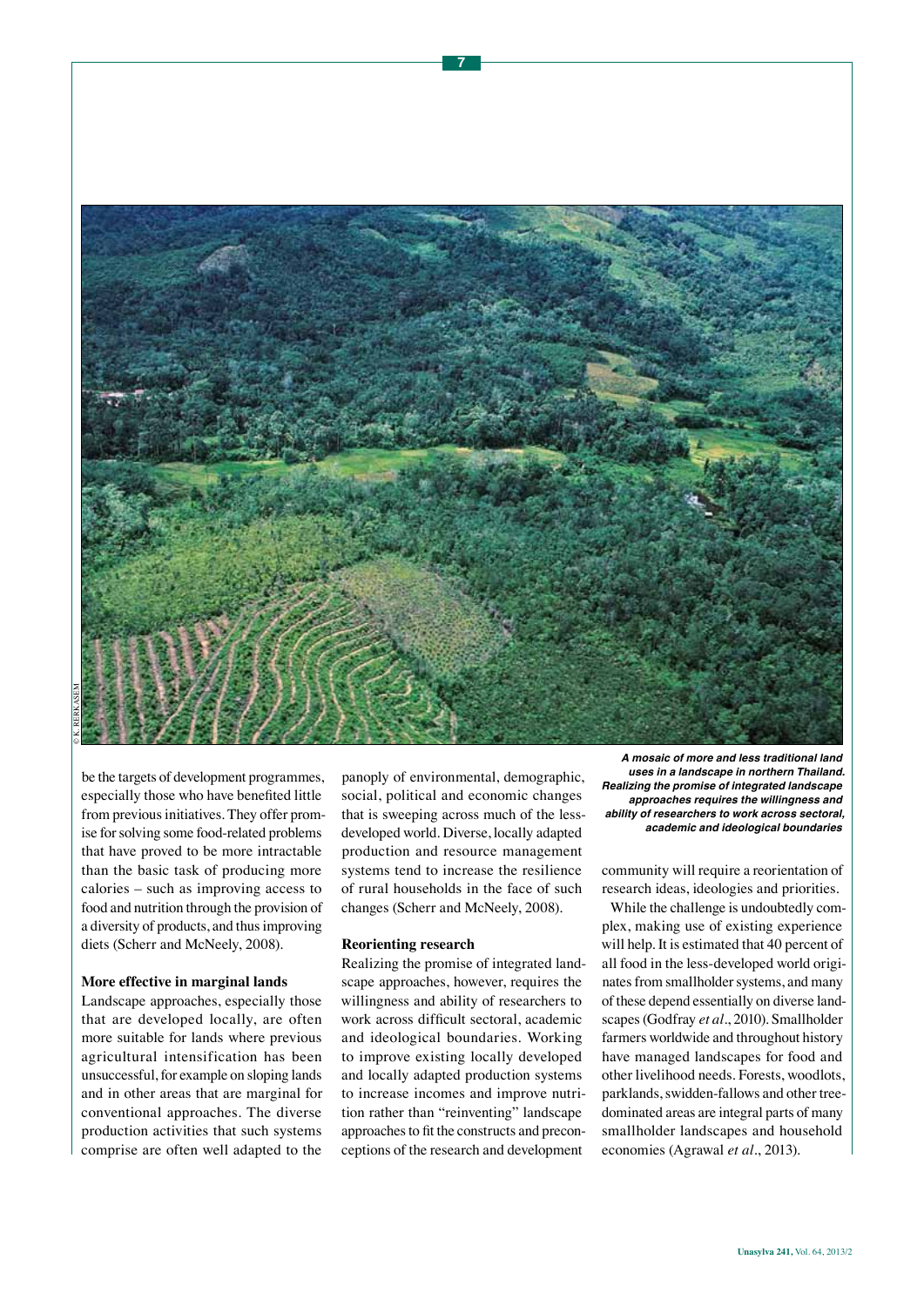Smallholder-managed landscapes are, of course, variable in spatial extent, complexity and management, among other things. One of the few generalizations that can be made about them is that they tend to be diverse, complex and dynamic, which is the main source of their strengths and also of their weaknesses (van Vliet *et al.*, 2012).

#### **Amazonian floodplain farmers**

On the Amazonian floodplains, smallholder farmers have created heterogeneous, mosaic landscapes characterized by high levels of ecosystem and species diversity at different spatial scales (Padoch and Pinedo-Vasquez, 2000; Sears and Pinedo-Vasquez, 2004). To manage the natural variation of complex floodplain environments, farmers in these agro-ecological landscapes integrate strategies of production, use and conservation to serve multiple objectives, and they adapt their management to seasonal or even diurnal (in the estuary) fluctuations in water level. Their plots are not randomly arranged, and nor are they "primitive" or "unproductive" versions of modern or industrial-scale farm fields. Smallholder strategies of land use and resource management are often based on the concurrence of intensive and extensive activities that simultaneously minimize risk and maximize labour opportunities while allowing for adaptation to opportunities and problems as they emerge.

The adaptive management practised by Amazonian floodplain farmers results in multifunctional farming systems in which the production of a diversity of goods and services is integrated and the particulars of the system are attuned to biophysical, social and economic conditions that vary, often dramatically, over time and space. This multipurpose management is one of the characteristics that best distinguishes smallholder systems from the simplified practices of large-scale agriculture and industrial farming and forestry.

Transformations resulting from farming and other resource-use activities often lead to increased habitat diversity as well as

to increased levels of connectivity and mobility within forest–field landscapes (Pinedo-Vasquez *et al.*, 2001). Farmers, who simultaneously are also foresters, fishers and hunters, transform and manage these landscapes, often making them more ecologically diverse and thus providing favourable habitats for fish (Goulding, Smith and Mahar, 1995), wildlife (Bodmer and Pezo Lozano, 2001), trees (Pinedo-Vasquez *et al.*, 2002) and fruit trees (Hiraoka, 1992).

The diverse patches of smallholder mosaics provide ecosystem services in ways that are poorly understood. Such services may include, for example, microclimatic effects that make agricultural production possible or more profitable in times when extremes in temperature or humidity would otherwise prevent farm production. Among the many ecosystem services that small forest stands supply to agricultural fields and the families who manage and share the space are a reliable supply of water, shade and forage for livestock; refuges, food and breeding sites for fish; and a variety of valuable forest products to support farmer families in times of climatic stress.

The effects of diverse patches on seed availability for the restoration of forest species and hence of soil fertility may often also be among the crucial but hidden benefits of diverse, smallholder-developed and -managed landscape mosaics. Typically, several of the patches in a given human-modified landscape on the Amazon floodplain will comprise highly diverse agroforests that include timber trees and other economically valuable trees and herbaceous species. There will also be multistoried and fruit-rich homegardens in and around human settlements, which are particularly valuable for food security and nutrition. Institutions and non-governmental organizations devoted to landscape approaches to agricultural development often promote agroforests and homegardens as being particularly valuable (Sayer *et al.*, 2013; Scherr and McNeely, 2008).

#### **SHIFTING CULTIVATION**

In most discussions of successful landscape approaches, however, there is a conspicuous omission. Shifting cultivation, also known as swidden or slash-and-burn agriculture, is an integral part of many, if not most, tropical forest landscapes crucial for biodiversity conservation and watershed protection, including those in the Amazon Basin, Borneo and Central Africa (Ickowitz, 2006; Padoch *et al.* 2007; Mertz *et al.*, 2009; Schmidt-Vogt *et al.*, 2009). But this manner of managing forests and landscapes for food and other human needs has been criticized, condemned and in some cases criminalized (Fox *et al.*, 2009; Mertz *et al.*, 2009).

Few of the features of shifting cultivation seem to fit into any conventional category of sustainable production or landscape management. The cutting of trees, the burning of fields, the comparatively low production of staple crops and the apparent abandonment of fields after a year or two of cropping – all highly visible features of many such systems – are largely regarded worldwide as primitive, wasteful and destructive. Efforts to eliminate such practices have been central to many national and international conservation and development programmes (Cramb *et al.*, 2009; Fox *et al.*, 2009).

But beyond the smoke and the prejudices inherent in a term like "slash-and-burn", it is clear that many shifting cultivation systems could be valuable components of a landscape approach to agricultural production in forested regions. Including them would require a willingness to reject the lure of simplicity that alternative solutions offer.

Shifting cultivation is complex on several levels (van Noordwijk *et al.*, 2008; Padoch *et al.*, 2007). The biodiversity of some of these systems is almost legendary. When the shifting cultivation systems of the Hanunoo people of Mindoro island in the Philippines were studied more than half a century ago (Conklin, 1957), they were found to involve more than 280 types of food crop and 92 recognized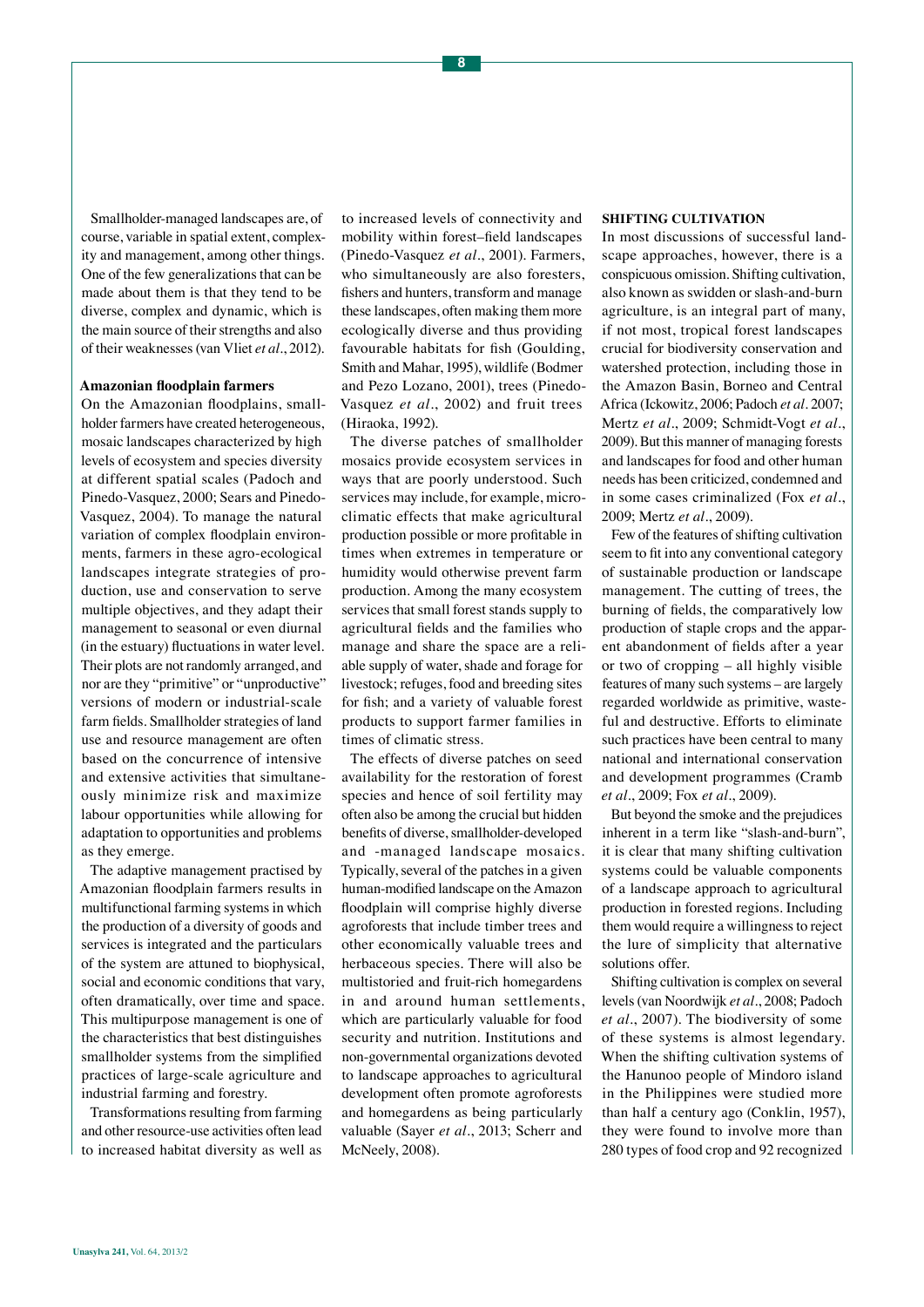rice varieties, with several dozen of these usually showing up in any one field. More recently, research in the upland rice fields of Southeast Asian farmers has commonly identified some 30 species of staple crops, 30–40 species of vegetables and 25 species of herbs and spices (Anderson, 1993; Sutthi, 1995; Dove, 1985; Colfer, Peluso and Chung, 1997).

The above figures are only for crops in farm fields: the landscapes of the Hanunoo shifting cultivators also included extensive areas of forest of various ages and with significant levels of biodiversity (Rerkasem *et al.*, 2009). Although such areas in these landscapes are commonly referred to as fallows, many are managed intensively for economic and other products, including such nutritionally valuable products as wild meat. Forest fallows also often provide ecosystem services that are less easily perceived and measured, such as pollination and the maintenance of water quality and supply. Recent research has determined that forest–field mosaics such as those of the Hanunoo often sequester high levels



*Hillside swiddens in Nam-Et Phou Louey,*  **northern Lao People's**  *Democratic Republic*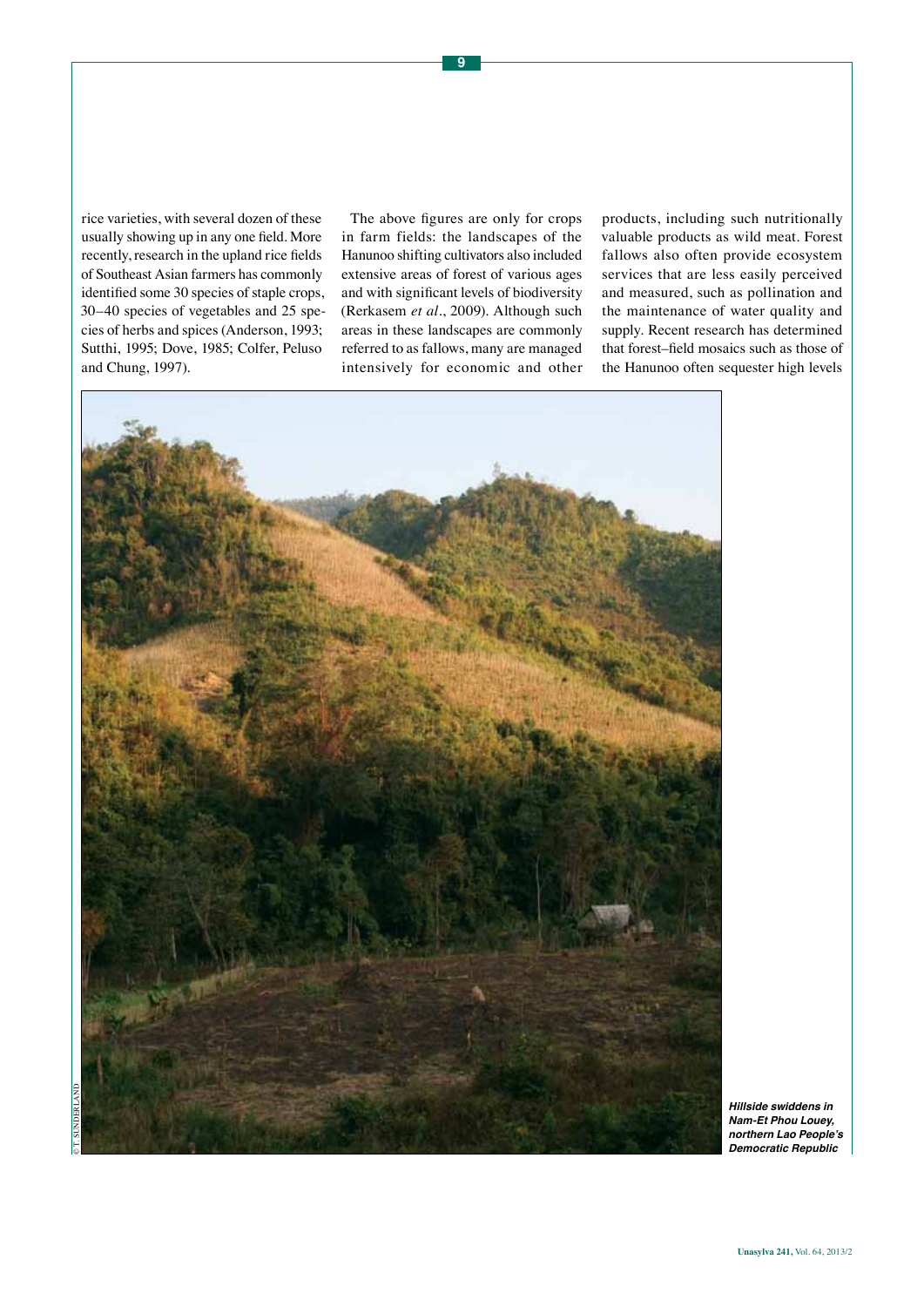

of carbon, especially in the soil (Zeigler *et al.*, 2012). This may surprise many researchers and policy-makers because slash-and-burn is widely condemned as a particularly environmentally damaging form of agriculture.

The greatest obstacle to including shifting cultivation in the new landscape paradigm, in the eyes of both development professionals and conservationists, is not, we suspect, the illegibility of its patchy landscapes (see below) or the complexity of its management, but its inherent dynamism. Change is what defines a system as shifting cultivation: annual crops are moved from plot to plot every year or two; and as forests regrow in one sector, they are felled in another. Can so much dynamic change be tolerated in a "sustainable" landscape?

Can shifting cultivation be sustainable if it includes slashing and burning woody vegetation?

Many shifting cultivation systems worldwide have adapted successfully to larger human populations, new economic demands and the directives of anti-slashand-burn policies and conservation prohibitions. Such adaptation has taken a large number of pathways, of which the more active management of fallows has perhaps been the most important. Examples include the management of rich mixtures of marketable fruits and fast-growing timbers in Amazonia and the production of rubber and rattans in Southeast Asia (Sears and Pinedo-Vasquez, 2004; Cairns, 2007). These adaptations suggest that the sustainability of shifting

**cultivation in the Lao People's Democratic Republic** 

cultivation systems emerges when it is seen at broader spatial and longer temporal scales: shifting cultivation, in common with many smallholder-influenced landscapes, is constantly mutable.

## **Negative impacts of replacing shifting cultivation**

An important new study (Castella *et al.*, 2013) analysed changes in the patterns of forest–field landscapes that occurred as environmental and socio-economic change transformed the territories of seven villages in the northern uplands of the Lao People's Democratic Republic over a period of 40 years. In this region, where a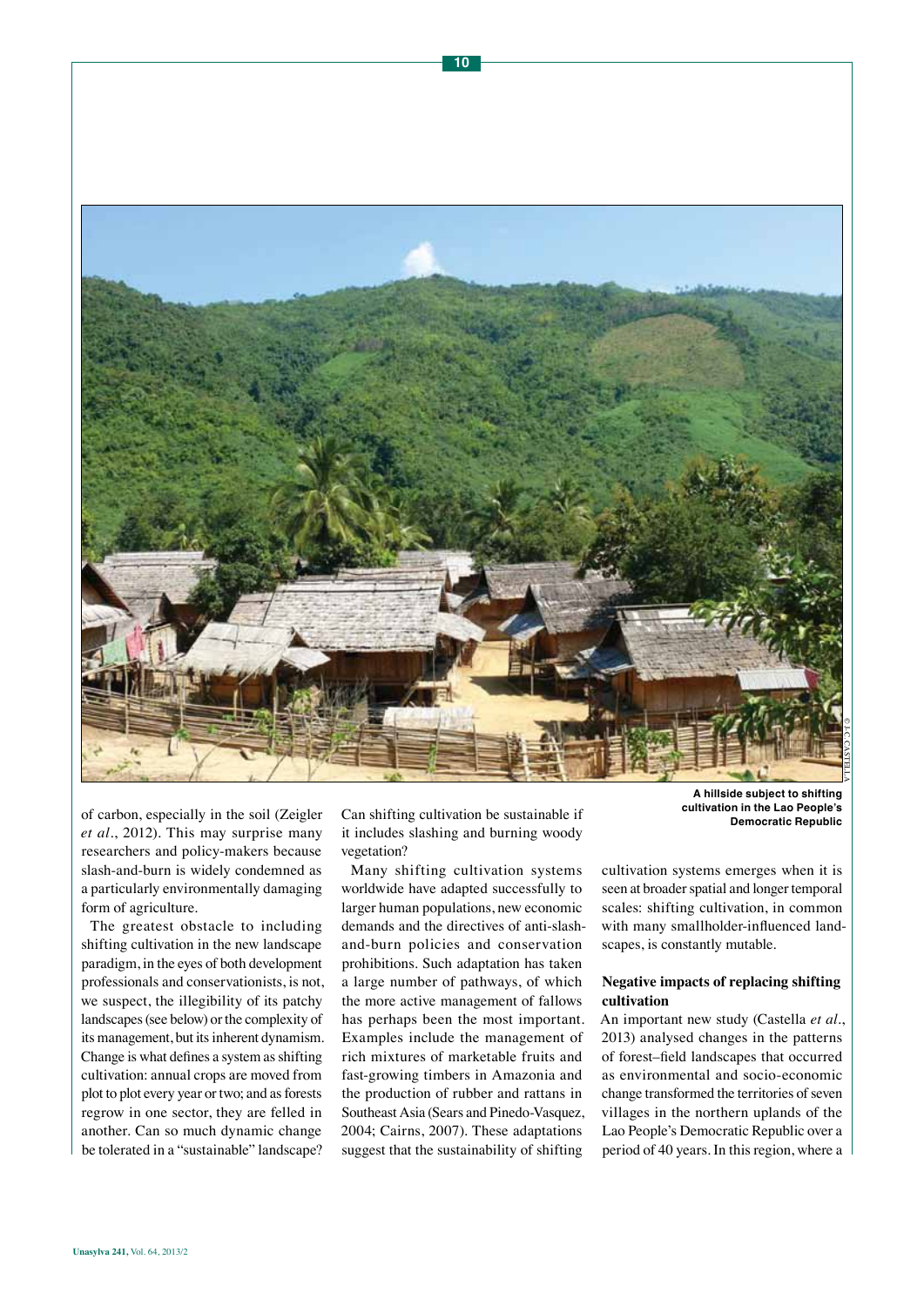tradition of shifting cultivation had created intricately patterned landscapes of forests, fallows and farms, such landscapes are now being radically altered by policies aimed at increasing forest cover and promoting intensive commercial farming. Shifting cultivation, with its complex landscapes, is deliberately being replaced with a land-sparing model of agriculture. This is because the segregation of land uses is perceived as most efficient for achieving multiple objectives in the context of a growing population, and shifting cultivation is widely viewed as "primitive"

by government and other institutions. Based on extensive field research, however, Castella *et al.* (2013) found that by imposing strict boundaries between agricultural and forest areas, interventions in the name of land-use planning have had significant negative impacts on the well-being of rural communities and especially on their ability to adapt to change. Farm and forest products that previously were "intricately linked at both landscape and livelihood levels, are now found in specialized places, managed by specialized households" (i.e. the domestication of non-wood forest products) and are collected by specialized traders. The authors argued that "this trend may have negative consequences for the resilience of the overall landscape as it reduces its biological and socio-economic diversity and therefore increases vulnerability to external shocks" (Castella *et al.*, 2013).

Productive, complex and dynamic landscapes in the Lao People's Democratic Republic and elsewhere lend flexibility to household economies and contribute to appropriate responses to climatic and economic perturbations. Programmes of directed change, such as the one promoted by the Lao Government, attempt to create distinct zones for agricultural intensification and forest conservation. Up to now, however, they have not led to more sustainable resource management, and the simplified, intensified agro-ecological systems that have been advocated have not benefited local people.

## **TRADITIONAL APPROACHES ARE A VALUABLE RESOURCE**

We do not suggest that existing smallholder practices, no matter how diverse, complex and dynamic, are invariably ideal or welladapted to rapidly changing conditions. We do suggest, however, that this potential resource of knowledge, practice and products should not be ignored.

Efforts at agricultural development and biodiversity conservation (e.g. "social forestry") have often failed to take advantage of the resource that existing patterns and practices offers. There are many reasons for this failure, including a misunderstanding of the diversity that characterizes such patterns and practices, and their dynamism. Public policies tend to be sector-oriented and unsuited to managing integrated systems. Such systems are essentially "illegible" to outsiders (Scott, 1998), and local landscape management systems are therefore often ignored, denigrated or criminalized by government actors and policies. As in the Lao People's Democratic Republic, development efforts have led to specialization that often limits the capacity of smallholders to cope with risk and uncertainty.

## **Landscape research should build in traditional systems**

What is urgently needed is research that builds on these traditional systems, that values what these patterns and practices provide and achieve, and that succeeds in improving them to provide the additional food, feed, shelter, income and resilience that smallholders need in a rapidly changing world and to which they have an intrinsic right. It remains to be seen whether agricultural and forest research institutions can respond successfully to this challenge. Reforms to landscape governance are also imperative to allow systems that embrace landscape complexity, dynamism and multiple objectives and engage all stakeholder groups in collectively managing diverse, multifunctional landscapes.

We echo the conclusions of Castella *et al.* (2013) in calling for "more integrative

planning and design processes grounded in improved multistakeholder negotiation mechanisms to enhance landscape multifunctionality and thereby increase the capacity to respond to unforeseen change". The challenge to improve food security in the face of great global uncertainty is too big for the resource offered by traditional systems to be ignored by research institutions (Opdam *et al.*, 2013), including the centres of the CGIAR. The challenge is also too complex to be met solely by following the pathway of sustainable intensification.  $\blacklozenge$ 



# References

- **Anderson, E.F.** 1993. *Plants and people of the Golden Triangle: ethnobotany of the hill tribes of northern Thailand*. Bangkok, Silkworm Books.
- **Angelsen, A. & Kaimowitz, D.** eds. 2001. *Agricultural technologies and tropical deforestation*. Wallingford, UK, CABI Publishing.
- **Agrawal, A., Cashore, B., Hardin, R., Shepherd, G., Benson, C. & Miller, D.** 2013. Economic contributions of forests. United Nations Forum on Forests background paper no. 1 (available at: [www.un.org/esa/](www.un.org/esa/forests/pdf/session_documents/unff10/EcoContrForests.pdf) [forests/pdf/session\\_documents/unff10/](www.un.org/esa/forests/pdf/session_documents/unff10/EcoContrForests.pdf) [EcoContrForests.pdf](www.un.org/esa/forests/pdf/session_documents/unff10/EcoContrForests.pdf)).
- **Barretto, A.G.O.P., Berndes, G., Sparovek, G. & Wirsenius, S.** 2013. Agricultural intensification in Brazil and its effects on land-use patterns: an analysis of the 1975– 2006 period. *Global Change Biology*, 19: 1804–1815. DOI: 10.1111/gcb.12174.
- **Bodmer, R.E. & Pezo Lozano, E.** 2001. Rural development and sustainable wildlife use in Peru. *Conservation Biology*, 15: 1163–1170.
- **Brinkman, H.J., Pee, S., Sanogo, I., Subran, L. & Bloem, M.** 2010. High food prices and the global financial crisis have reduced access to nutritious food and worsened nutritional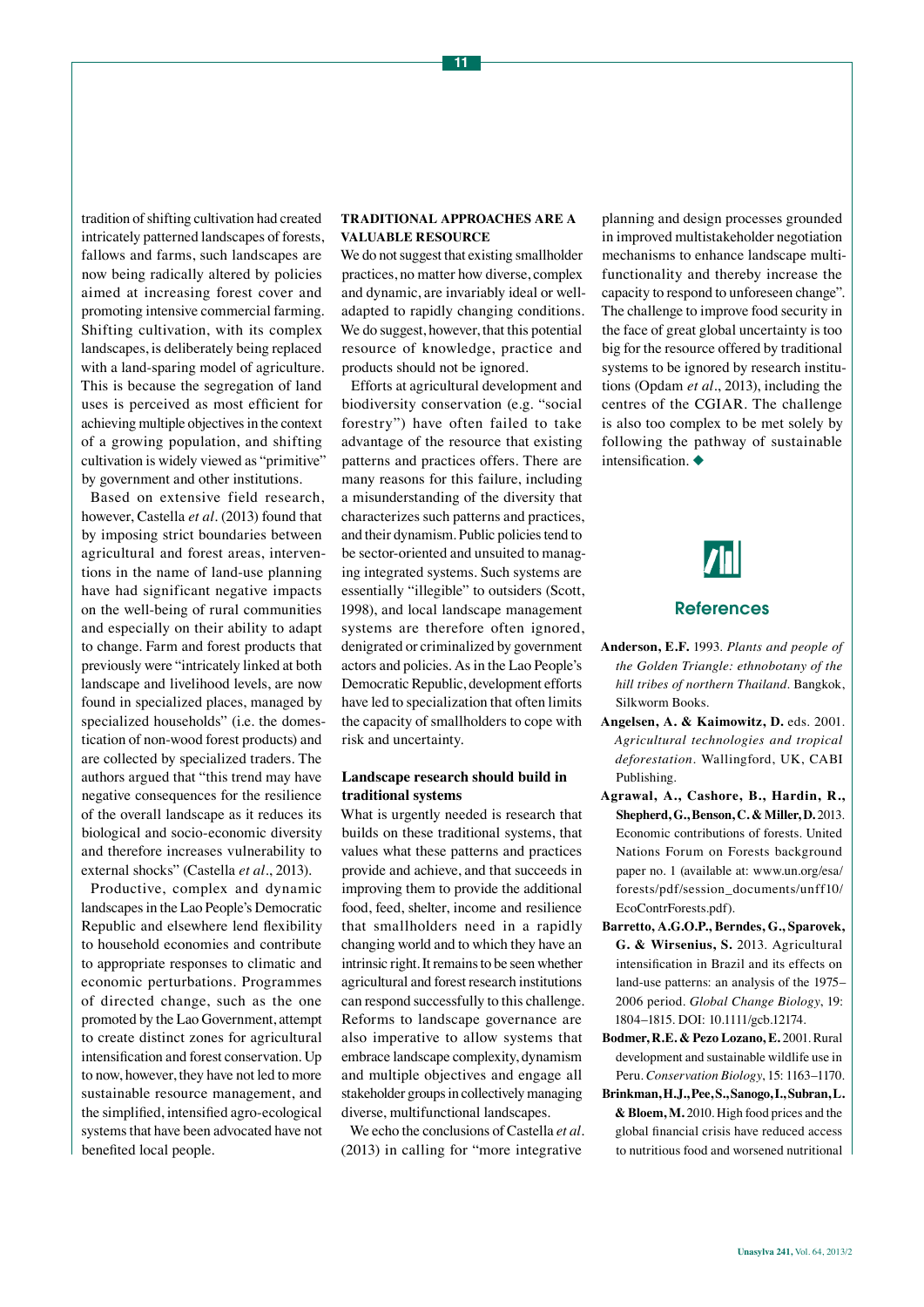status and health. *Journal of Nutrition*, 140: 1535–1615.

- **Cairns, M.** ed. 2007. *Voices from the forest: integrating indigenous knowledge into sustainable upland farming*. Washington, DC, Resources for the Future.
- **Castella, J-C., Lestrelin, G., Hett, C., Bourgoin, J., Fitriana, Y.R., Heinimann, A. & Pfund, J-L.** 2013. Effects of landscape segregation on livelihood vulnerability: moving from extensive shifting cultivation to rotational agriculture and natural forests in northern Laos. *Human Ecology*, 41: 63–76.
- **Chappell, M. J., Vandermeer, J.H., Badgley, C. & Perfecto, I.** 2009. Wildlifefriendly farming vs. land sparing. *Frontiers in Ecology and the Environment*, 7: 183–184.
- **Colfer, C.J.P., Peluso, N.L. & Chung, C.S.**  1997. *Beyond slash and burn: building on indigenous management of Borneo's tropical rain forests*. New York, USA, New York Botanical Garden.
- **Collins, E.D. & Chandrasekaran, K.** 2012. *A wolf in sheep's clothing? An analysis of the 'sustainable intensification' of agriculture*. Friends of the Earth International (available at: www.foei.org/en/wolf-in-sheeps-clothing).
- **Conklin, H.C.** 1957. *Hanunoo agriculture: a report on an integral system of shifting cultivation on the Philippines*. Rome, FAO.
- **Cramb, R.A., Colfer, C.J.P., Dressler, W., Laungaramsri, P., Trung, L.Q., Mulyoutami, E., Peluso, N.L. & Wadley, R.L.** 2009. Swidden transformations and rural livelihoods in Southeast Asia. *Human Ecology*, 37: 323–346.
- **Dove, M.R.** 1985. *Swidden agriculture in Indonesia*. Berlin, Mouton.
- **Evenson, R. & Gollin, D.** 2003. Assessing the impact of the Green Revolution, 1960 to 2000. *Science*, 300(5620): 758–762.
- **FAO, IFAD & WFP.** 2013. *The state of food insecurity in the world 2013. The multiple dimensions of food security.* Rome, FAO.
- **Fox, J., Fujita, Y., Ngidang, D., Peluso, N.L., Potter, L., Sakuntaladewi, N., Sturgeon, J. & Thomas, D.** 2009. Policies, politicaleconomy, and swidden, in Southeast Asia. *Human Ecology*, 37: 305–322.

**Godfray, C., Beddington, J., Crute, I., Haddad, L., Lawrence, D., Muir, J.,**  **Pretty, J., Robinson, S., Thomas, S. & Toulmin, C.** 2010. Food security: the challenge of feeding 9 billion people. *Science*, 327(5967): 812–818.

- **Goulding, M., Smith, N.J.H. & Mahar, D.J.** 1995. *Floods of fortune: ecology and economy along the Amazon*. New York, USA, Columbia University Press.
- **Hiraoka, M.** 1992. Caboclo resource management: a review. *In* K. Redford & C. Padoch, eds. *Conservation of neotropical forests: working from traditional resource use*. New York, USA, Columbia University Press.
- **Ickowitz, A.** 2006. Shifting cultivation and deforestation in tropical Africa: critical reflections. *Development and Change*, 37: 599–626.
- **Lynam, J. & Herdt, R.** 1989. Sense and sustainability: sustainability as an objective in agricultural research. *Agricultural Economics*, 3: 381–398.
- **Mertz, O., Padoch, C., Fox, J., Cramb, R.A., Leisz, S., Lam, N.T. & Vien, T.D.** 2009. Swidden change in Southeast Asia: understanding causes and consequences. *Human Ecology*, 37: 259–264.
- **Opdam, P., Nassauer, J.I., Wang, Z., Albert,C., Bentrup, G., Castella, J.C., McAlpine, C., Liu, J., Sheppard, S. & Swaffield, S.** 2013. Science for action at the local landscape scale. *Landscape Ecology*, 28(8): 1439–1445.
- **Padoch, C. & Pinedo-Vasquez, M.** 2000. Farming above the flood in the várzea of Amapa: some preliminary results of the Projeto Várzea. *In* C. Padoch, J.M. Ayres, M. Pinedo-Vasquez & A. Henderson, eds. *Varzea: diversity, development, and conservation of Amazonia's Whitewater Floodplain*, pp. 345–354. New York, USA, New York Botanical Garden Press.
- **Padoch, C., Coffey, K., Mertz, O., Leisz, S., Fox, J. & Wadley, R.L.** 2007. The demise of swidden in Southeast Asia? Local realities and regional ambiguities. *Geografisk Tidsskrift* – *Danish Journal of Geography*, 107: 29–41.
- **Padoch, C. & Pinedo-Vasquez, M.** 2010. Saving slash-and-burn to save biodiversity. *Biotropica*, 42: 550–552.
- Perfecto, I. & Vandermeer, J. 2010. The agroecological matrix as alternative to the land-sparing/agriculture intensification model. *Proceedings of the National Academy of Sciences USA*, 107: 5786–5791.
- **Phalan, B., Onial, M., Balmford, A. & Green, R.** 2011. Reconciling food production and biodiversity conservation: land sharing and land sparing compared. *Science*, 333(6047): 1289–1291.
- **Pinedo-Vasquez, M., Padoch, C., McGrath, D. & Ximenes-Ponte, T.** 2002. Biodiversity as a product of smallholder response to change in Amazonia. *In* H. Brookfield, C. Padoch, H. Parsons & M. Stocking, eds. *Cultivating biodiversity*, pp. 167–178. London, ITDG Publishing.
- **Pinedo-Vasquez, M., Zarin, D., Coffey, K.,**  Padoch, C. & Rabelo, F. 2001. Post-boom timber production in Amazonia. *Human Ecology*, 29: 219–239.
- Pinstrup-Andersen, P. 2013. Can agriculture meet future nutrition challenges? Special debate section. *European Journal of Development Research*, 25(1): 5–12.
- Pretty, J. 2009. Sustainable intensification of agriculture. *Natural Resources Forum*, 21: 247–256.
- **Rerkasem, K., Lawrence, D., Padoch, C., Schmidt-Vogt, D., Ziegler, A.D. & Bruun, T.B.** 2009. Consequences of swidden transitions for crop and fallow biodiversity in Southeast Asia. *Human Ecology*, 37(3): 347–360.
- **Rocha, C.** 2007. Food insecurity as market failure: a contribution from economics. *Journal of Hunger & Environmental Nutrition*, 1(4): 5–22.
- **Rudel, T., Schneider, L., Uriarte, M., Turner II, B., DeFries, R., Lawrence, D., Geoghegan, J., Hecht, S., Ickowitz, A., Lambin, E., Birkenholtz, T., Baptista, S. & Grau, R.** 2009. Agricultural intensification and changes in cultivated areas, 1970–2005. *Proceedings of the National Academy of Sciences*, 106(49): 20675–20680.
- **Sayer, J., Sunderland, T., Ghazoul, J., Pfund, J-L., Sheil, D., Meijaard, E., Venter, M., Boedhihartono, A.K., Day, M., Garcia, C., van Oosten, C. & Buck. L.** 2013. The landscape approach: ten